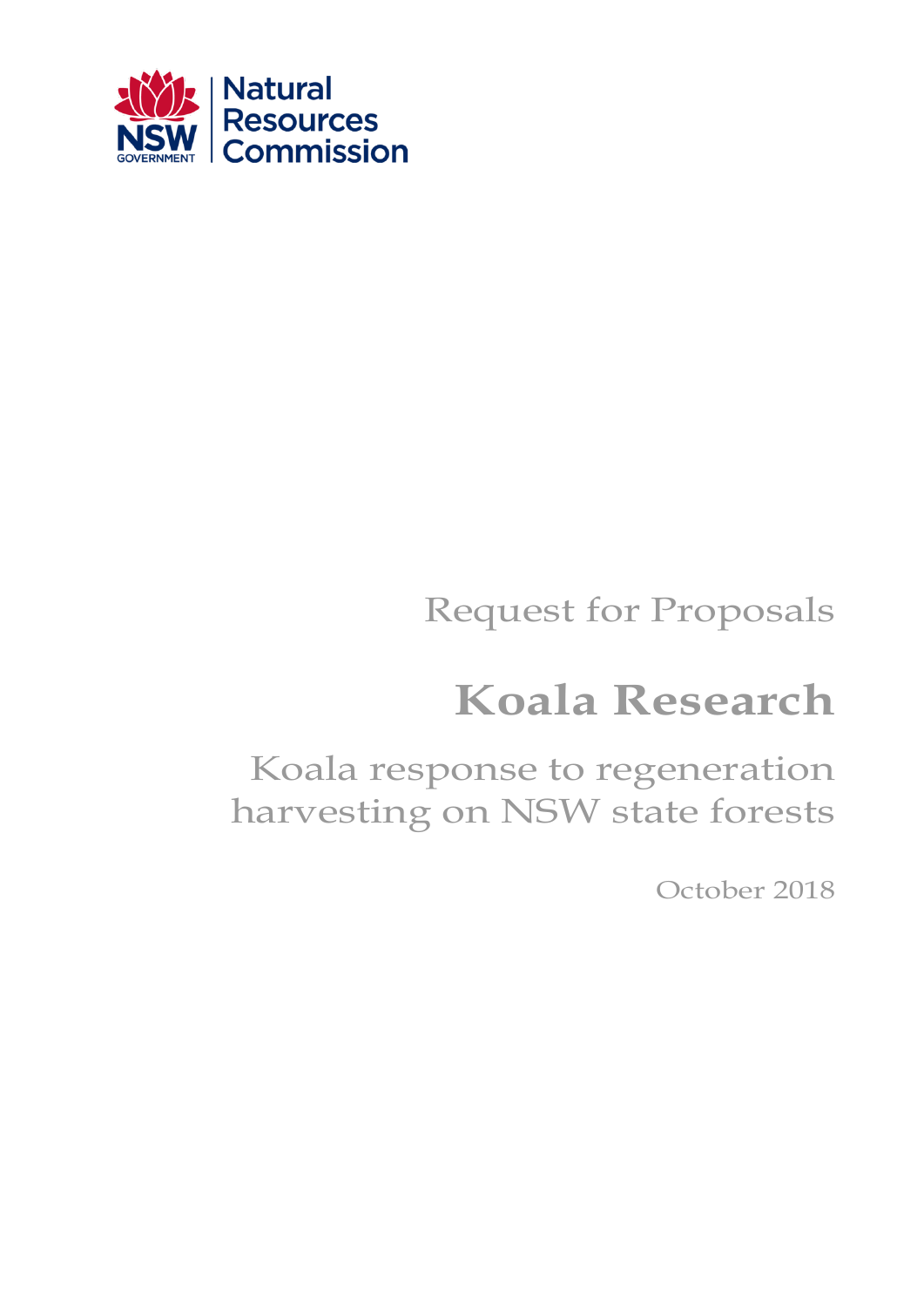## Table of Contents

| $\mathbf{1}$   | <b>Request for proposals</b>          |                                                  | $\mathbf{1}$   |
|----------------|---------------------------------------|--------------------------------------------------|----------------|
|                | 1.1                                   | Purpose                                          | $\mathbf{1}$   |
|                | 1.2                                   | Research objectives                              | $\overline{2}$ |
|                | 1.3                                   | General scope of services and deliverables       | $\overline{2}$ |
|                | 1.4                                   | Deliverables                                     | 3              |
|                | 1.5                                   | Payment for deliverables                         | 3              |
|                | 1.6                                   | Role of the Commission                           | 3              |
| $\overline{2}$ | Key background information            |                                                  | 5              |
|                | 2.1                                   | Regeneration harvesting and koala protections    | 5              |
|                | 2.2                                   | Koala response                                   | 7              |
|                | 2.3                                   | Current research on koala response to harvesting | 9              |
| 3              | Guidelines for research project focus |                                                  | 10             |
|                | 3.1                                   | Undertaking research in state forests            | 11             |
| 4              | Submission and selection process      |                                                  | 11             |
|                | 4.1                                   | Expert panel                                     | 11             |
|                | 4.2                                   | Selection criteria                               | 12             |
|                | 4.3                                   | Submission and timing                            | 13             |
|                | 4.4                                   | Terms and conditions                             | 13             |
|                | 4.5                                   | Intellectual property                            | 13             |
|                |                                       |                                                  |                |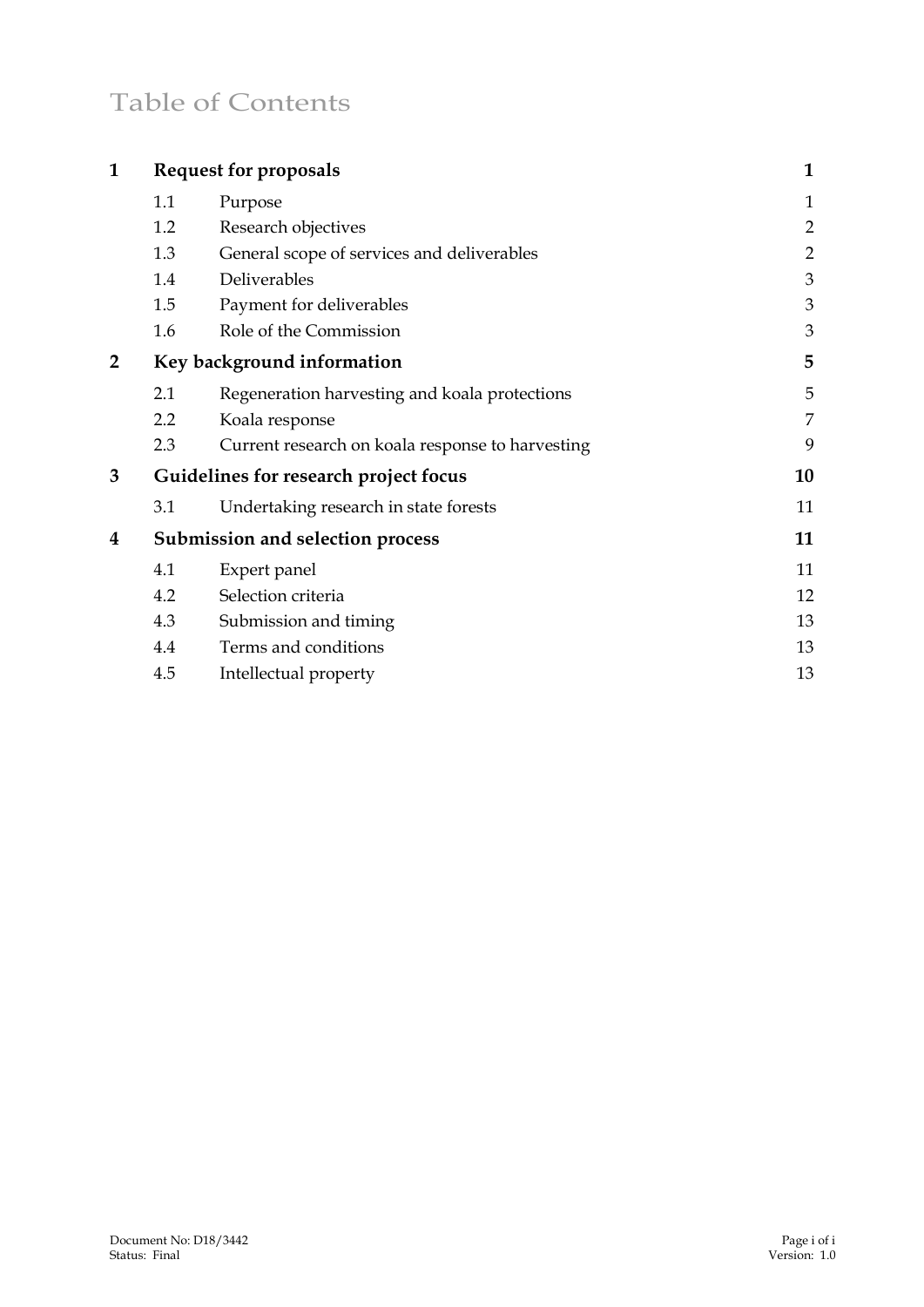## <span id="page-2-0"></span>**1 Request for proposals**

#### <span id="page-2-1"></span>**1.1 Purpose**

Under the 2018 NSW Koala Strategy, the NSW Government has tasked the Natural Resources Commission (the Commission) to deliver independent research to better understand how koalas are responding to regeneration harvesting on North Coast state forests of NSW.

#### **The Commission is seeking to engage one or more suitably qualified researchers, research teams or collaborative partnerships to design and undertake this research.**

This document calls for research proposals to address the task outlined in the Koala Strategy. It outlines:

- details of the request for proposal
- key background and guidelines for research projects
- details on submissions and proposal selection.

A proposal submission form is provided on the Commission's koala research webpage and is to be used to submit proposals:<http://www.nrc.nsw.gov.au/koala-research>

Proposals should be lodged to **[nrc@nrc.nsw.gov.au](mailto:nrc@nrc.nsw.gov.au)** by **9 am AEST 12 November 2018**.

#### **NSW Koala Strategy**

On 6 May 2018, the NSW Government released the NSW Koala Strategy. The strategy sets out actions that aim to stabilise and increase koala populations across the state, ensuring genetically diverse and viable populations.

Th[e NSW Koala Strategy](https://www.environment.nsw.gov.au/research-and-publications/publications-search/nsw-koala-strategy) sets out the first phase of actions to stabilise priority koala populations in NSW. It provides a starting point to achieve the longer-term goal of increasing koala numbers across the state.

The strategy will be reviewed at the end of three years and revised as required. The strategy can be found at: [http://www.environment.nsw.gov.au/research-and](http://www.environment.nsw.gov.au/research-and-publications/publications-search/nsw-koala-strategy)[publications/publications-search/nsw-koala-strategy](http://www.environment.nsw.gov.au/research-and-publications/publications-search/nsw-koala-strategy)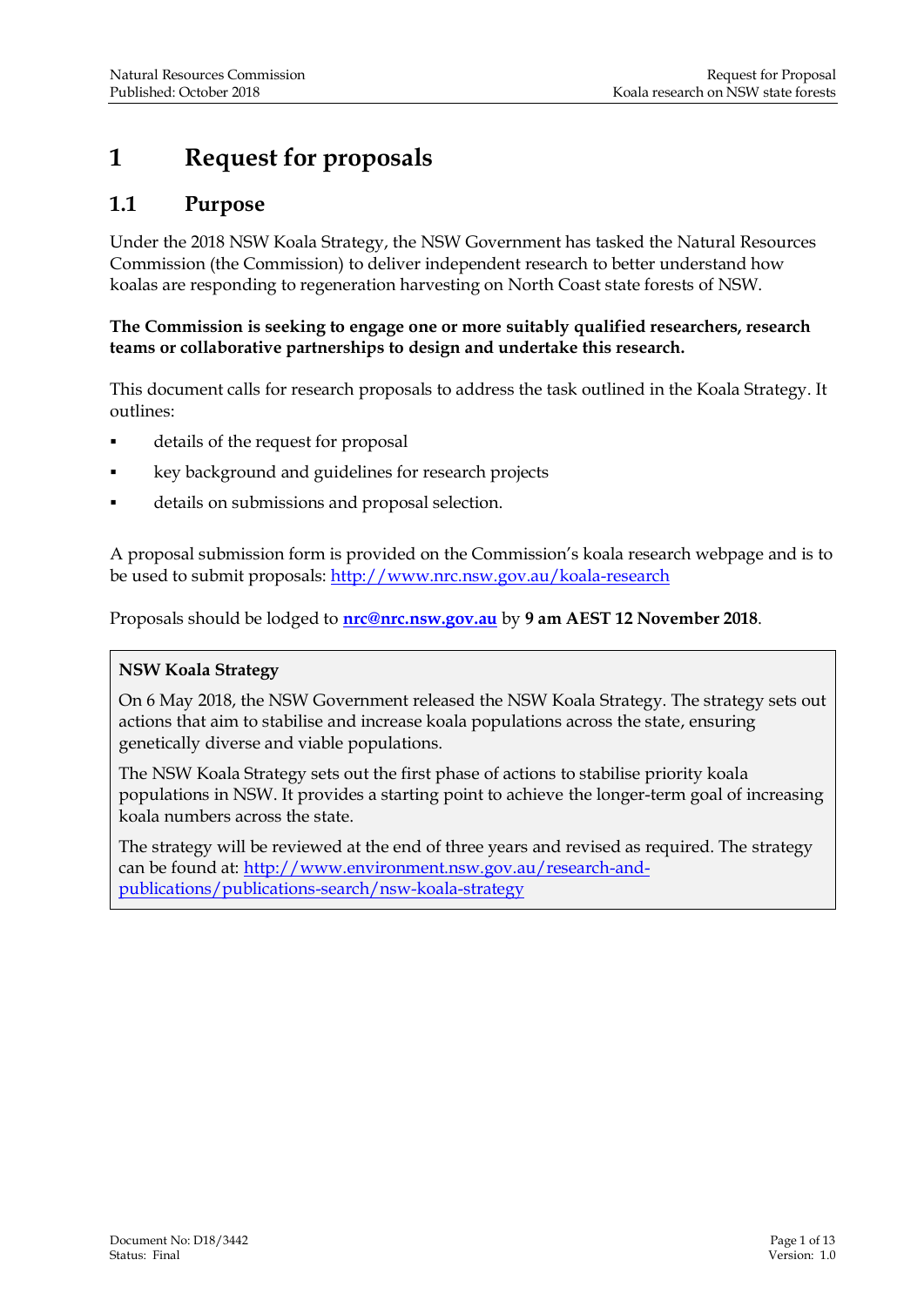#### <span id="page-3-0"></span>**1.2 Research objectives**

Research proposals should demonstrably contribute new knowledge to address the overarching research question the Commission has been tasked to address, which is to:

*"Better understand how koalas are responding to regeneration harvesting on the North Coast of NSW"*

The Commission's objectives in delivering the findings of this research are to:

- ensure independent, scientifically robust and peer-reviewed research
- provide an independent evidence base to inform future decision making on forest management practices
- disseminate research outputs and findings to facilitate further research.

**To address the research question and produce scientifically-robust research, the Commission will consider the range of koala and koala habitat responses to regeneration harvesting (as outlined in Section 2.2).**

**The Commission expects projects to provide information to better understand koala response within the available timeframe and allocated funding.**

**Guidelines for the types of research project the Commission will consider are included in Section 3.** 

#### <span id="page-3-1"></span>**1.3 General scope of services and deliverables**

The Commission will appoint one or more suitably experienced researchers, research groups or organisations to undertake and deliver research.

Project funding allocation is available until 30 June 2021, with substantial research findings delivered by January 2021 or earlier to allow the Commission to report on these findings by the end of FY 2020/21. As such, it will be important for the research project to commence as soon as possible.

The proposal must include provisions for:

- attending initial project scoping and planning meeting with the Commission
- **undertaking research activities agreed under the research plan**
- quarterly reporting to the Commission on research progress and outcomes as they arise
- **regular communication and meetings with the Commission to address any issues**
- attendance of at least two annual forums to discuss outcomes and issues (number, timing and location of forums to be negotiated)
- submission of findings to scientific journals for publication.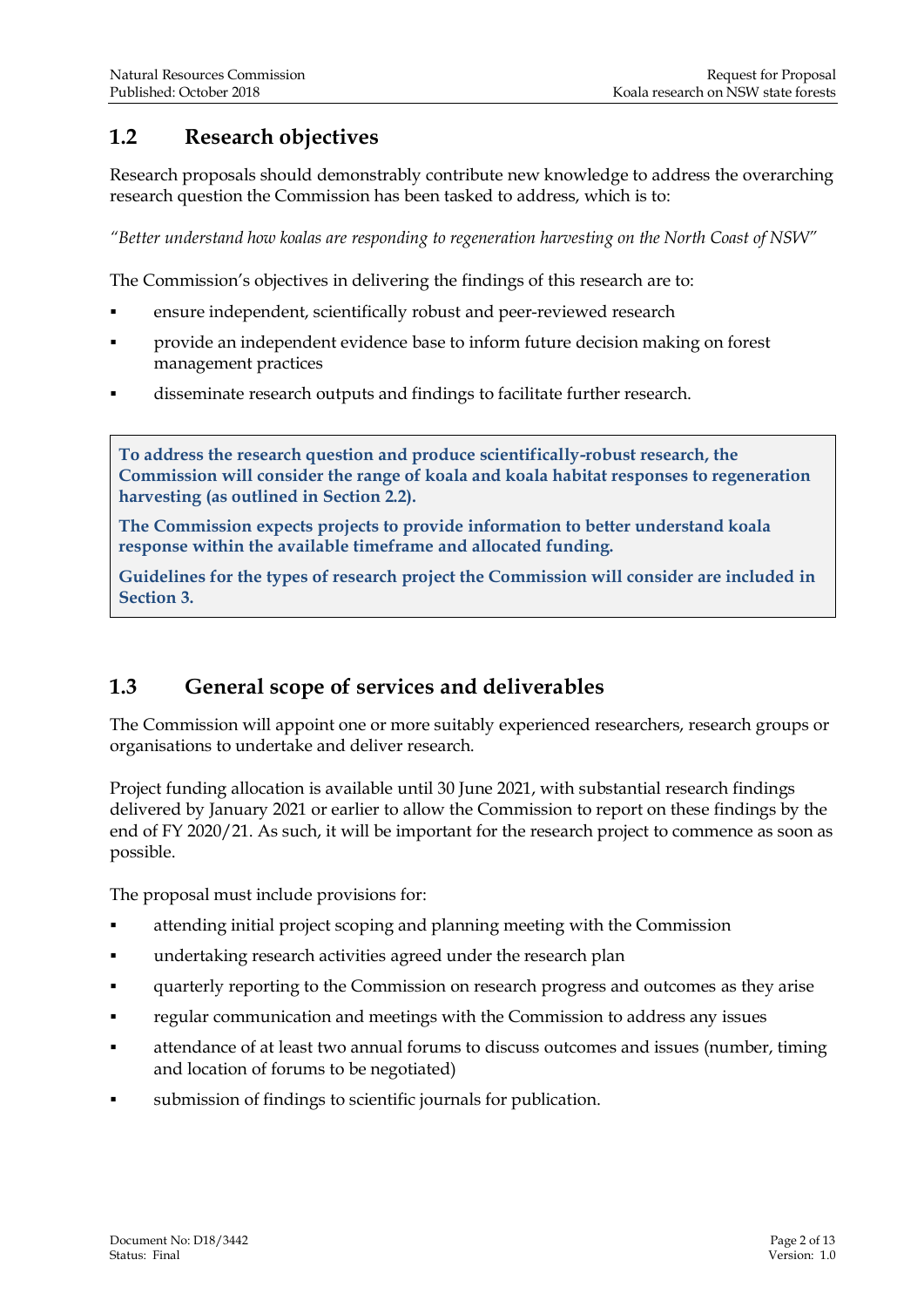#### <span id="page-4-0"></span>**1.4 Deliverables**

While final deliverables will be negotiated with the successful proponents at the commencement of the project and will form part of the contract, deliverables in the proposal should include:

- a research plan and work plan
- **progress reports, including emerging insights**
- presentations at least two forums hosted by the Commission
- a draft outcomes report summarising the substantive research findings no later than January 2021
- a final outcomes report presenting the research findings, at the conclusion of the research project.

### <span id="page-4-1"></span>**1.5 Payment for deliverables**

The NSW Government has allocated \$300,000 under the NSW Koala Strategy to fund this project and its administration and the Commission has responsibility for administering those funds. The Commission will select one or more research projects to address the research question and accordingly provide payment for deliverables.

Outlines of final deliverables and milestone payments will be negotiated with the successful service providers at the contract creation and project initiation phase. All payments will be made on submitted invoices made out to the Commission as agreed in the contract and on achievement of all satisfactory milestones as required by the brief and contract.

The Commission will not fund:

- PhD scholarships<sup>1</sup>
- travel to international conferences
- any additional costs outside the contract amount.

Given the NSW Government allocation is for work directly addressing the research question, the Commission's preference is for administration costs (including on costs) to be contributed in-kind.

#### <span id="page-4-2"></span>**1.6 Role of the Commission**

The Commission provides credible, independent advice to the NSW Government on managing natural resources.

The Commission will deliver the findings of independent research undertaken by the service provider to better understand how koalas are responding to regeneration harvesting on North Coast state forests of NSW.

<sup>-</sup><sup>1</sup> For clarity, proposals for PhD student projects are eligible.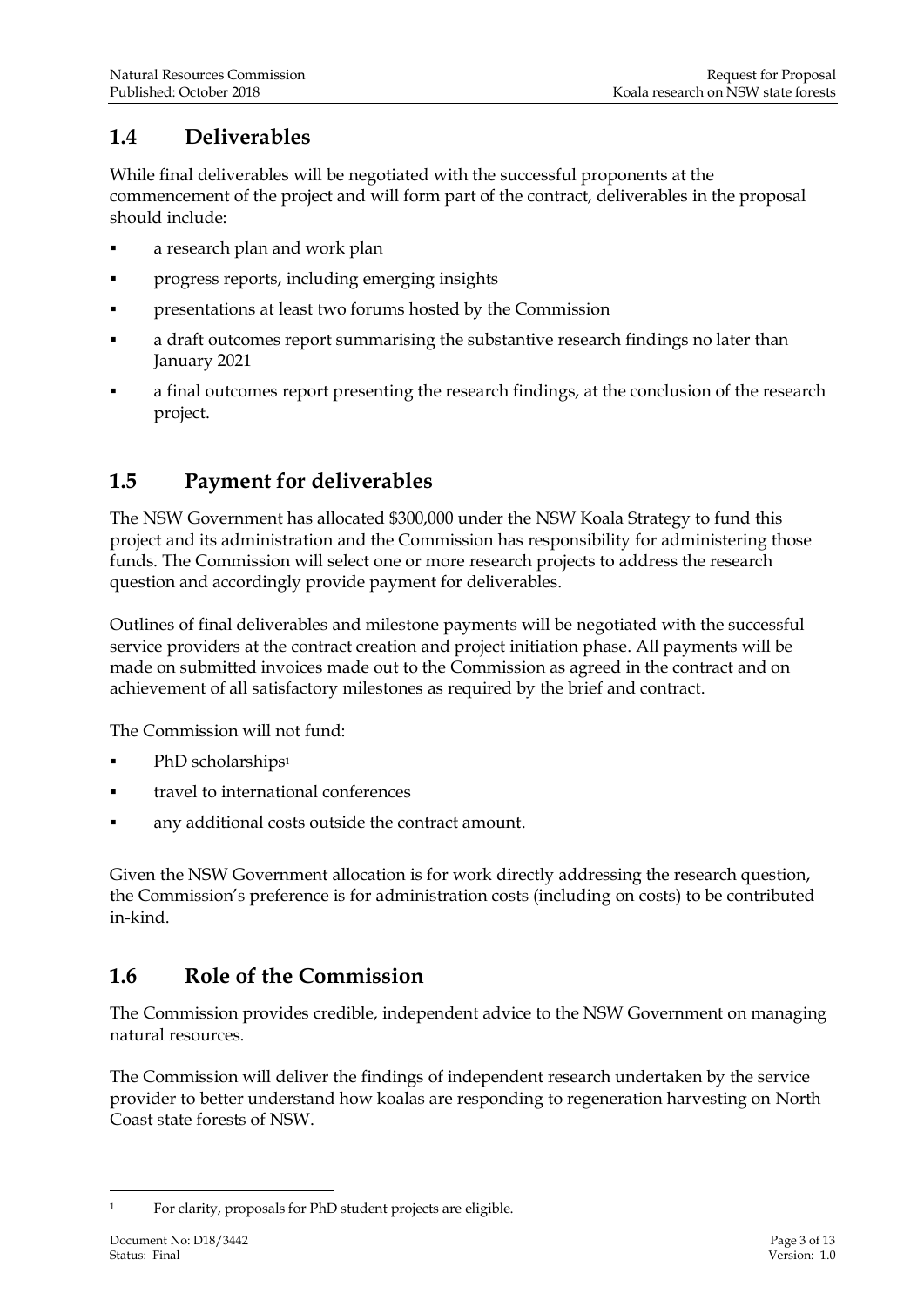The Commission will oversee:

- the identification and selection of the research project(s)
- ongoing implementation and reporting
- the sharing and application of new knowledge to inform management.

An overarching research framework outlining the objectives of the research and the selected research projects and their proposed implementation will be made publicly available. The Commission will provide public reports on the project.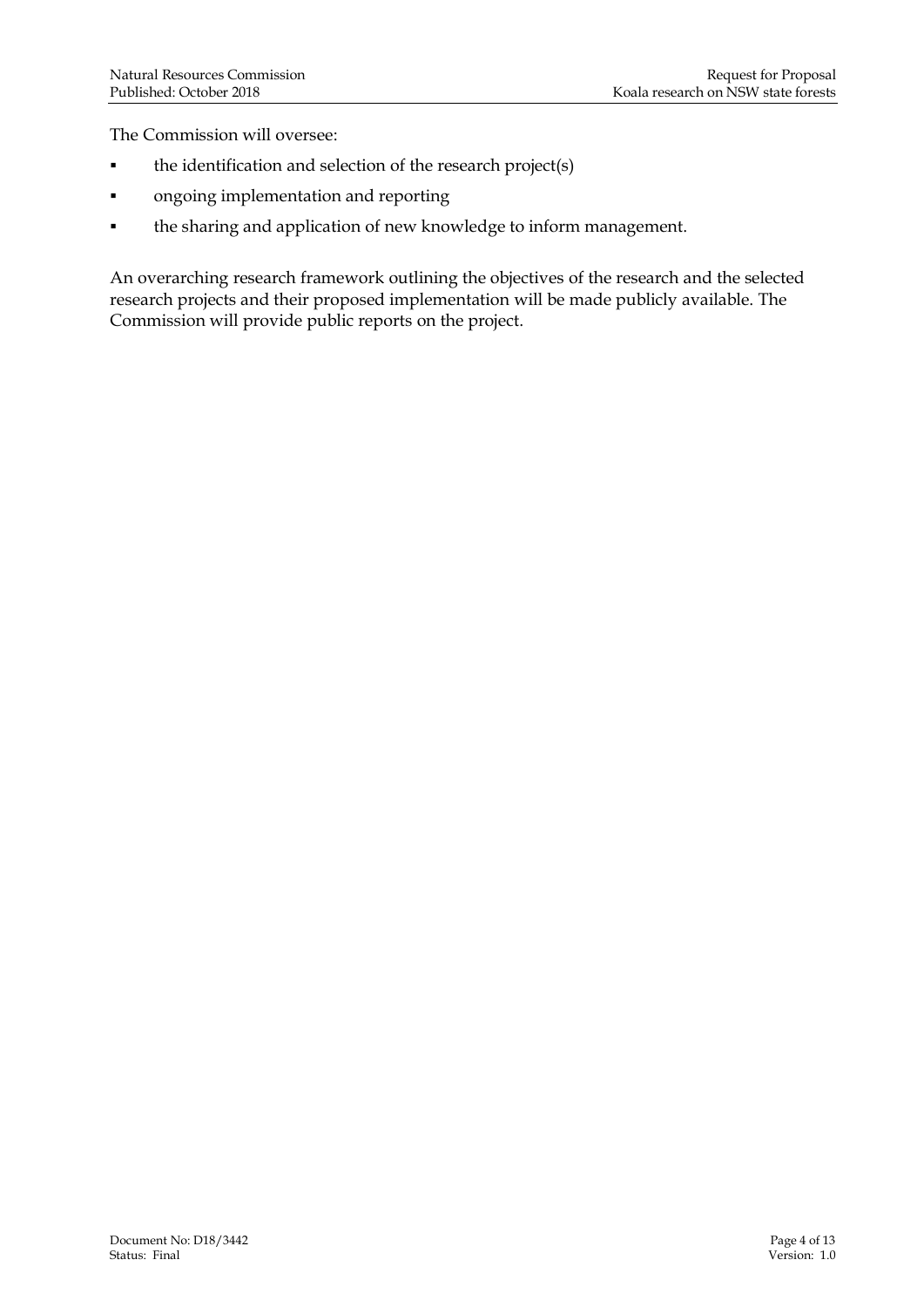## <span id="page-6-0"></span>**2 Key background information**

#### <span id="page-6-1"></span>**2.1 Regeneration harvesting and koala protections**

Regeneration harvesting is a type of forest silviculture that is to be codified under new rules for native timber harvesting in NSW's coastal forests. These rules, called the Coastal Integrated Forestry Operations Approval (Coastal IFOA) set out how forestry operations can be carried out on state forests and other Crown timber lands in NSW. The NSW Government is currently finalising the new Coastal IFOA after public consultation.

The draft Coastal IFOA sets out (amongst other things) prescriptions and conditions for regeneration harvesting<sup>2</sup> and koala protections on North Coast state forests. It will adopt a landscape-based approach for protecting threatened species. This approach aims to retain important forest elements that are used by threatened species at a range of scales. The multiscale approach builds on existing protections at the site scale, along with new protections at larger landscape and regional scales, complementing the ongoing protection provided through the reserve system.<sup>3</sup>

There is little data available to-date to assess the likely or known effectiveness of these prescriptions in mitigating impacts on koala populations.<sup>4</sup> The Coastal IFOA will require effective monitoring and adaptive management to ensure conditions and prescriptions are met and improved through time using new evidence. The Commission's research project, and ongoing monitoring of the effectiveness of the new Coastal IFOA, will support this process.

Proponents are encouraged to refer to the full draft Coastal IFOA available at: <https://engage.environment.nsw.gov.au/forests>

Proponents should also refer to the full final Coastal IFOA when it becomes available.

The regeneration harvesting zone on North Coast is shown in **Figure 1**.

<sup>&</sup>lt;u>.</u> <sup>2</sup> 'Regeneration' harvesting as referred to in the NSW Koala Strategy is referred to as 'intensive harvesting' in the draft Coastal IFOA and has also been referred to as 'regeneration single tree selection.'

<sup>3</sup> NSW EPA (2014) Remake of the Coastal Integrated Forestry Operations Approvals – Discussion paper. NSW Environment Protection Authority, on behalf of the NSW Government Sydney; NSW EPA (2018) Consultation Draft Coastal Integrated Forestry Operations Approval. NSW Environment Protection Authority, Sydney.

<sup>4</sup> NSW Chief Scientist & Engineer (2016) Report of the Independent Review into the Decline of Koala Populations in Key Areas of NSW. NSW Government, Sydney.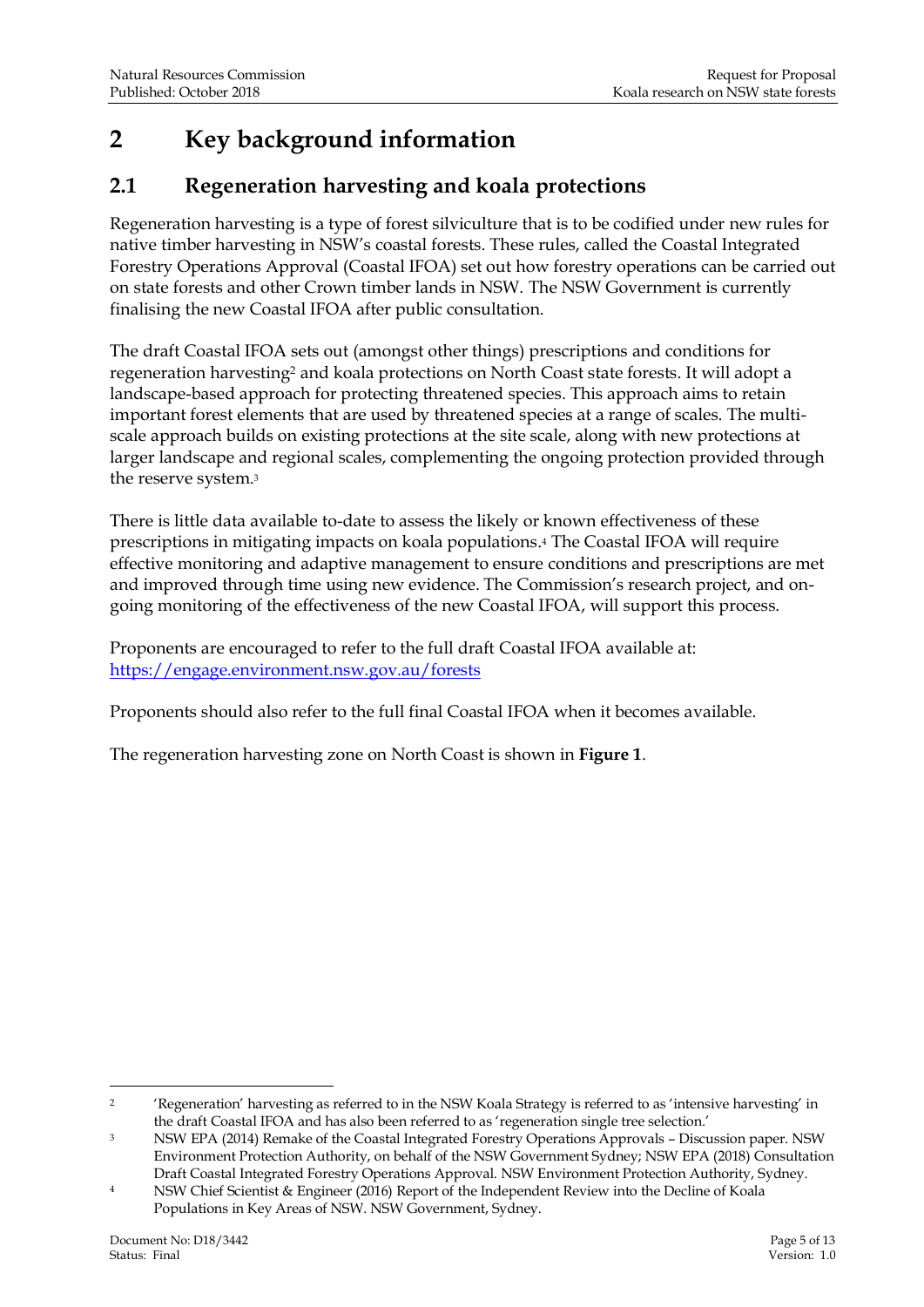

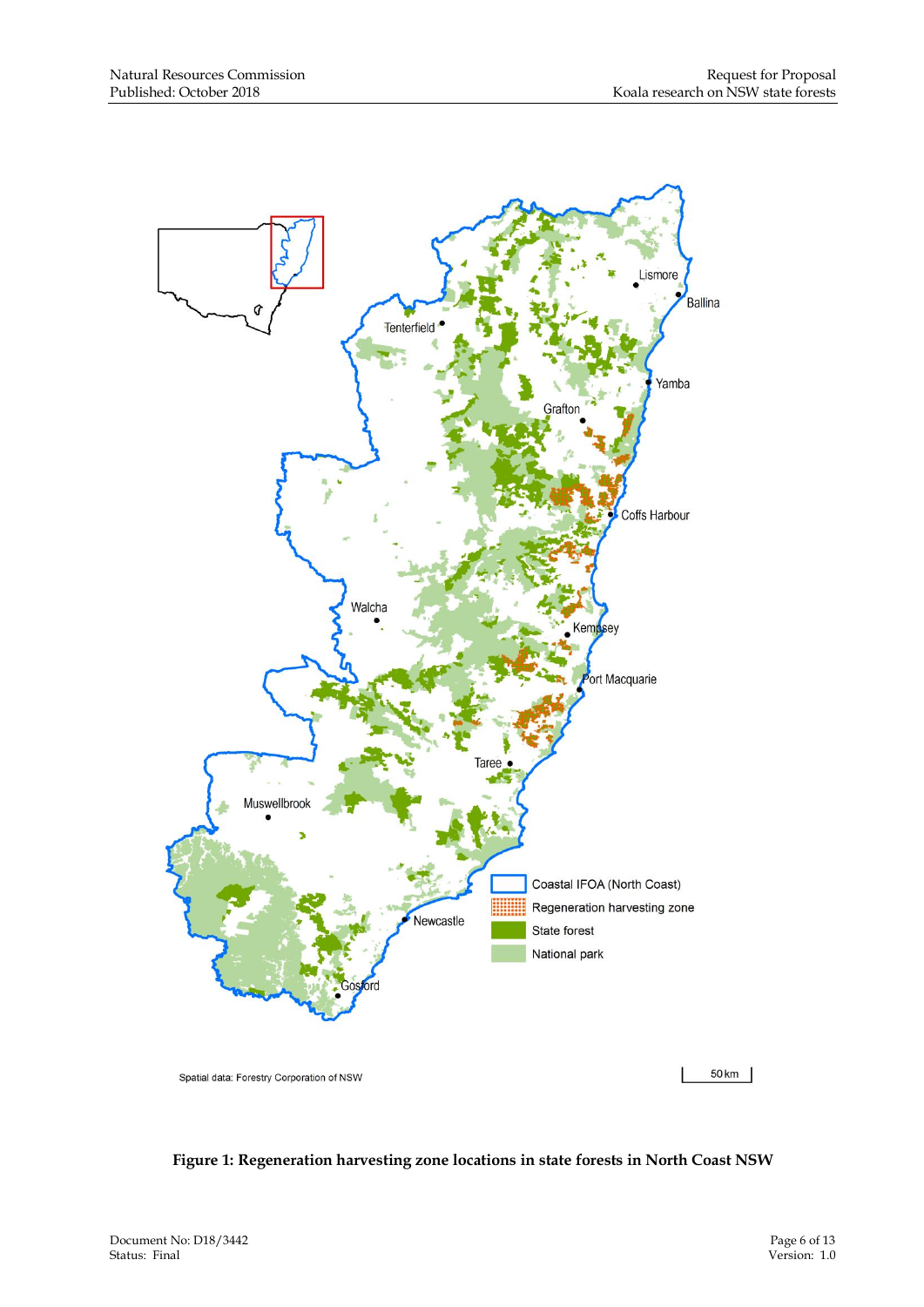#### <span id="page-8-0"></span>**2.2 Koala response**

The NSW Koala Strategy does not define the types of koala responses to native forest harvesting that are the subject of this research. The Commission has developed a framework (**Figure 2**) to demonstrate the types of koala response that are likely to be relevant at different spatial and temporal scales as a guide to focus research (see **Section 3** for more detail on research focus). In developing this framework, the Commission considered feedback from the expert panel and stakeholders received during meetings with government agencies, koala strategy community workshops on the North Coast<sup>5</sup> and stakeholder submissions on the draft Coastal IFOA.

The framework identifies three main types of koala response to regeneration harvesting that are defined by the spatial and temporal scales at which they occur. These include:

- **First-level responses**, which are immediate responses from individuals at the harvesting site scale (for example, changes in health or movement of individuals).
- **Second-level responses**, which are the result of any combination of first-level responses (for example, changes to populations), possibly at a spatial scale beyond the harvesting site scale.
- **Third-level responses**, which occur at much broader spatial and temporal scales than first- and second-level responses (for example, changes to genetic diversity and population dynamics). Research to address third-level responses needs to consider the cumulative effects of multiple threats.

Considering the complexity in determining third-level responses and the timing and cost limitations of the project the Commission considers that the scope of research under this request for proposal should focus on first- and second-level responses (see **Section 3** for more detail on research focus). Research to address third-level responses would be more appropriate as part of the wider research and monitoring program to assess the effectiveness of the new Coastal IFOA over broader spatial and temporal scales.

-

<sup>&</sup>lt;sup>5</sup> Commission staff attended three Koala Strategy community workshops in Coffs Harbour, Cabarita and Port Macquarie hosted by the Office of Environment and Heritage.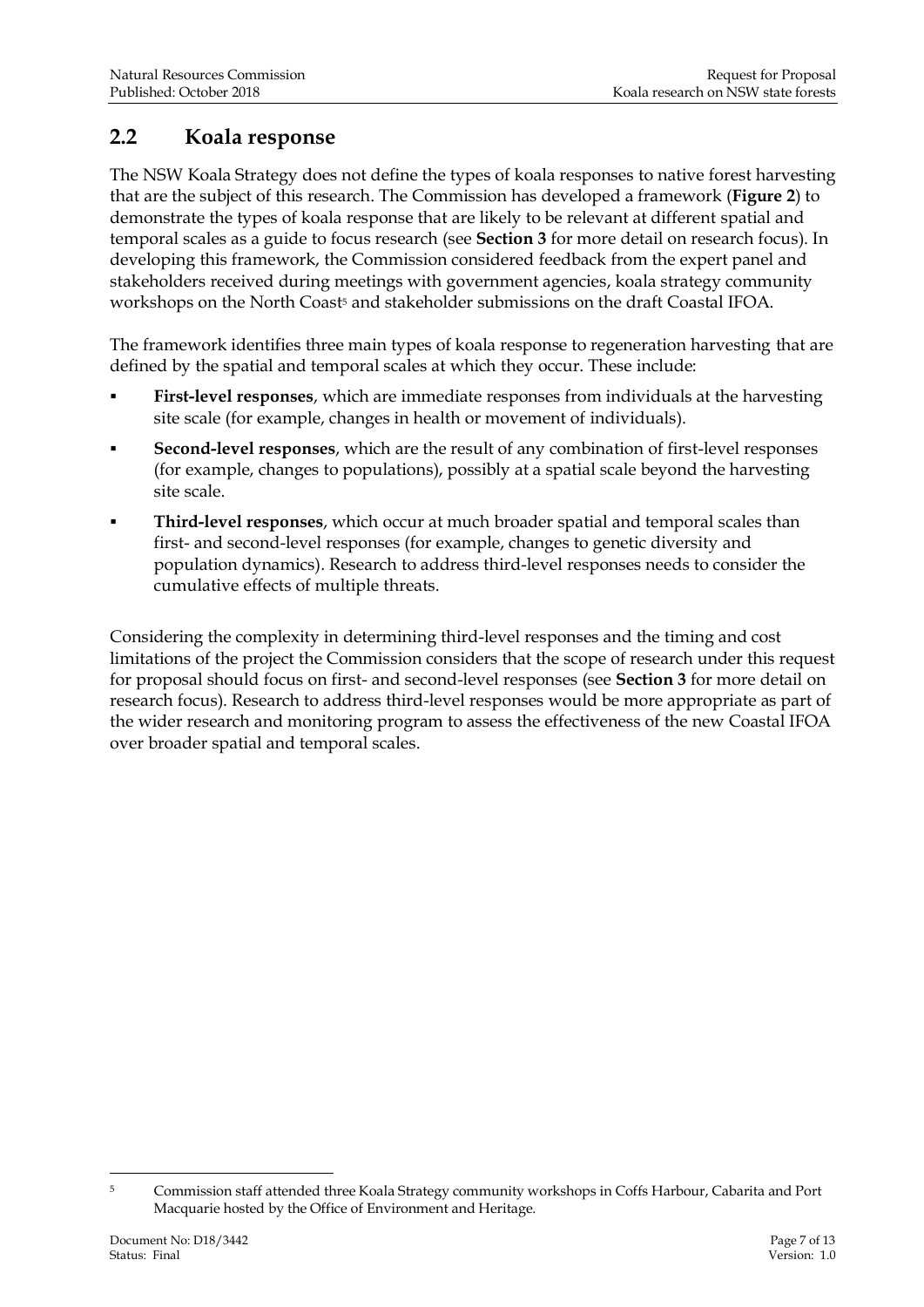

**Figure 2: Potential koala response levels to regeneration harvesting at varying time and spatial scales**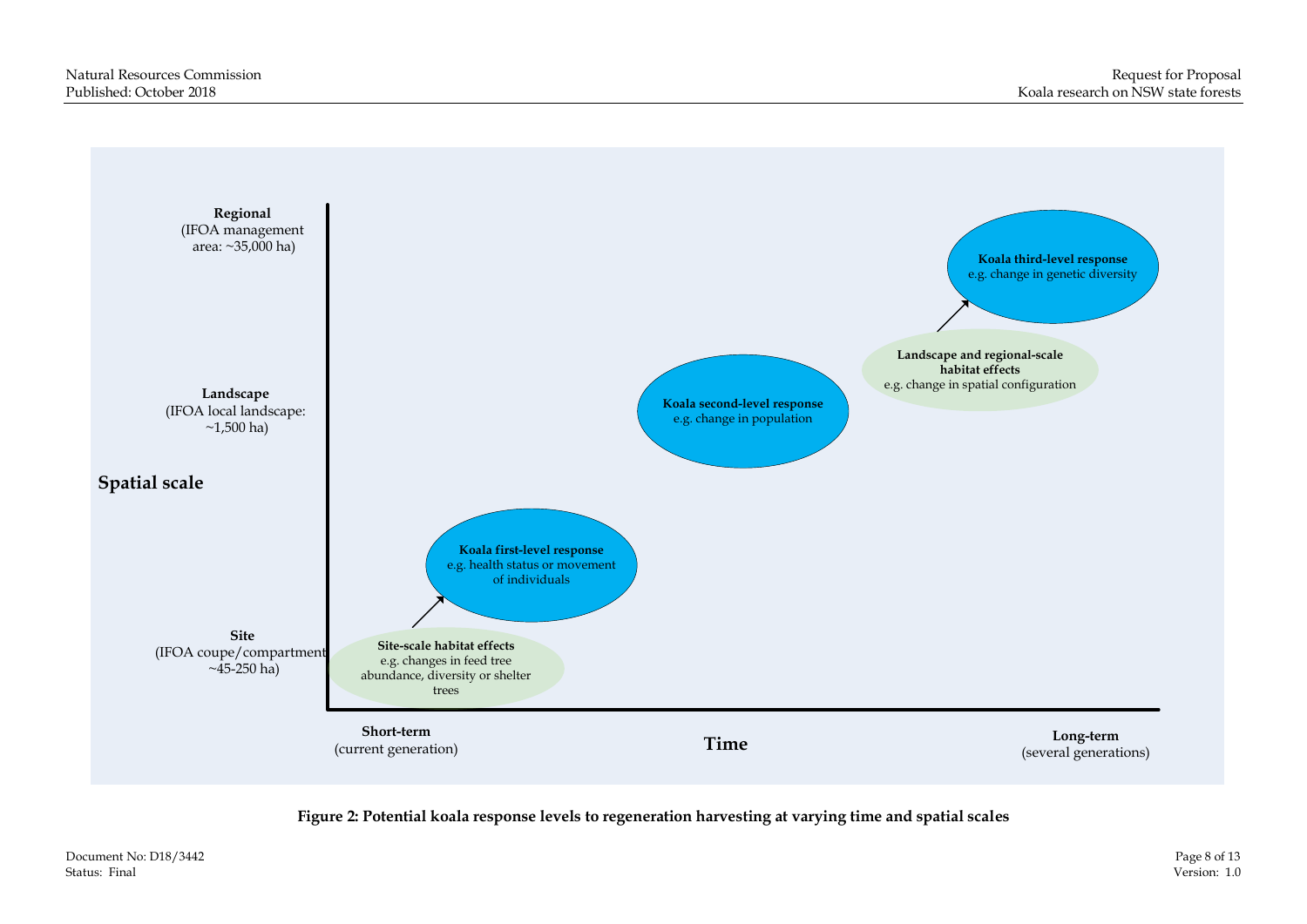### <span id="page-10-0"></span>**2.3 Current research on koala response to harvesting**

The NSW Chief Scientist and Engineer's report to the NSW Government on the decline of koala populations in key areas of NSW found there are few studies that have considered the direct impact of native forest harvesting on koalas. Studies suggest koalas can tolerate low intensity harvesting of habitat that includes food trees but higher intensity harvesting may have a more negative effect on koala occupancy. The report noted more research is required in areas where regeneration harvesting has been applied, or where it may occur into the future.<sup>6</sup>

More recently, a major research program by the NSW Department of Primary Industries – Forest Science Unit (DPI Forest Science) documented the status of koalas across the north east forests in NSW. The project used habitat mapping and acoustic recorders to survey for koalas, focusing on occupancy and bellow rate in different timber harvesting treatments.<sup>7</sup> While providing important information on koala populations at a local landscape scale, it did not address questions on how koalas may be using the post-harvest landscape at a finer scale.

DPI Forest Science, in collaboration with the Port Macquarie Koala Hospital and the Forestry Corporation of NSW (FCNSW), are currently undertaking a telemetry study to describe use of the post-harvest landscape by koalas. This research will examine the relative use of different kinds of harvest exclusion areas by koalas and the extent to which young regeneration vegetation post-harvest is used by koalas. This will allow documentation of use of riparian zones versus ridge habitat and use of retained clumps of trees and isolated trees within net harvest areas. Individual tree selection will also be documented.<sup>8</sup>

As this research may contribute in part to understanding koala response to regeneration harvesting, the Commission will oversee this research alongside the research commissioned through this process.

-

<sup>6</sup> NSW Chief Scientist & Engineer (2016) *Report of the Independent Review into the Decline of Koala Populations in Key Areas in NSW*. Available at: http://www.chiefscientist.nsw.gov.au/\_\_data/assets/pdf\_file/0010/94519/161202-NSWCSE-koala-

report.pdf.

<sup>7</sup> Law, B., Brassil. T, Gonsalves, L., Roe, P., Truskinger, A., McConville, A. (2018) Passive acoustics and sound recognition provide new insights on status and resilience of an iconic endangered marsupial (koala *Phascolarctos cinereus*) to timber harvesting (in press).

Dr. Brad Law (pers. com.)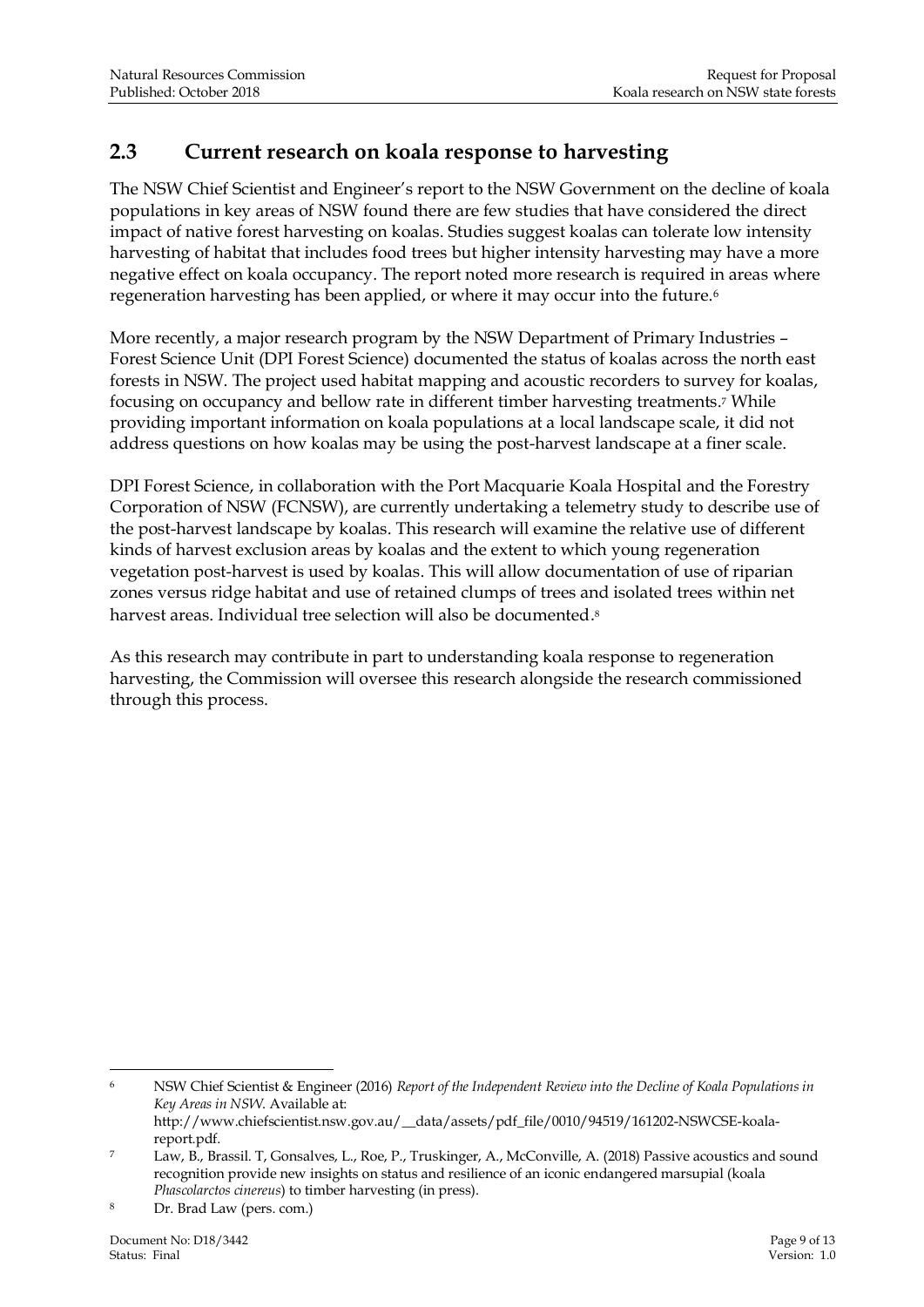## <span id="page-11-0"></span>**3 Guidelines for research project focus**

Research proposals should demonstrably contribute new knowledge to address the overarching research question the Commission has been tasked to address, which is to:

*"Better understand how koalas are responding to regeneration harvesting on the North Coast of NSW"*

To address the research question and produce scientifically-robust research, the Commission will consider the range of koala and koala habitat responses to regeneration harvesting (as outlined in **Figure 2**).

Ideally, research should focus on the influence on koalas and/or koala habitat response of particular regeneration harvesting settings and conditions, as defined by the draft (or final – once released) Coastal IFOA. This could include harvesting limits, koala protections (such as the number of browse trees retained) and the size and position of habitat clumps.

Research could also focus on, for example:

- the habitat requirements of koalas, such as changes to forest structure and floristics. Research could consider how these change over time in a regenerating forest and how koalas may potentially be affected by these changes
- models that can test assumptions of Coastal IFOA settings and model outcomes between different spatial and temporal scales
- koala and/or koala habitat response to historical harvesting practices (e.g. chronosequence analysis), where this can help to better understand future koala response under the new Coastal IFOA rules.

Koala responses to regeneration harvesting may be negative (for example displacement, decline in population or genetic diversity, stress or death), neutral (no change to koala distribution, population and genetic diversity) or positive (increase in population and health).

**The Commission expects projects to provide information to better understand koala response within the available timeframe and allocated funding (as outlined in Section 1).**

**As such, research proposals should focus on first- and second-level responses as outlined in Figure 2, given possible timing and cost limitations and confounding factors of determining third-level responses.**

**Proponents will need to demonstrate a clear understanding of the overall issue and show how their proposal contributes to the overall understanding of koala response to regeneration harvesting.**

Research should complement, build upon or fill knowledge gaps around existing research, including the current DPI Forest Science projects related to koalas on state forests that will be overseen by the Commission. If required for the development of proposals, further information on the DPI Forest Science research should be obtained by contacting the Commission. The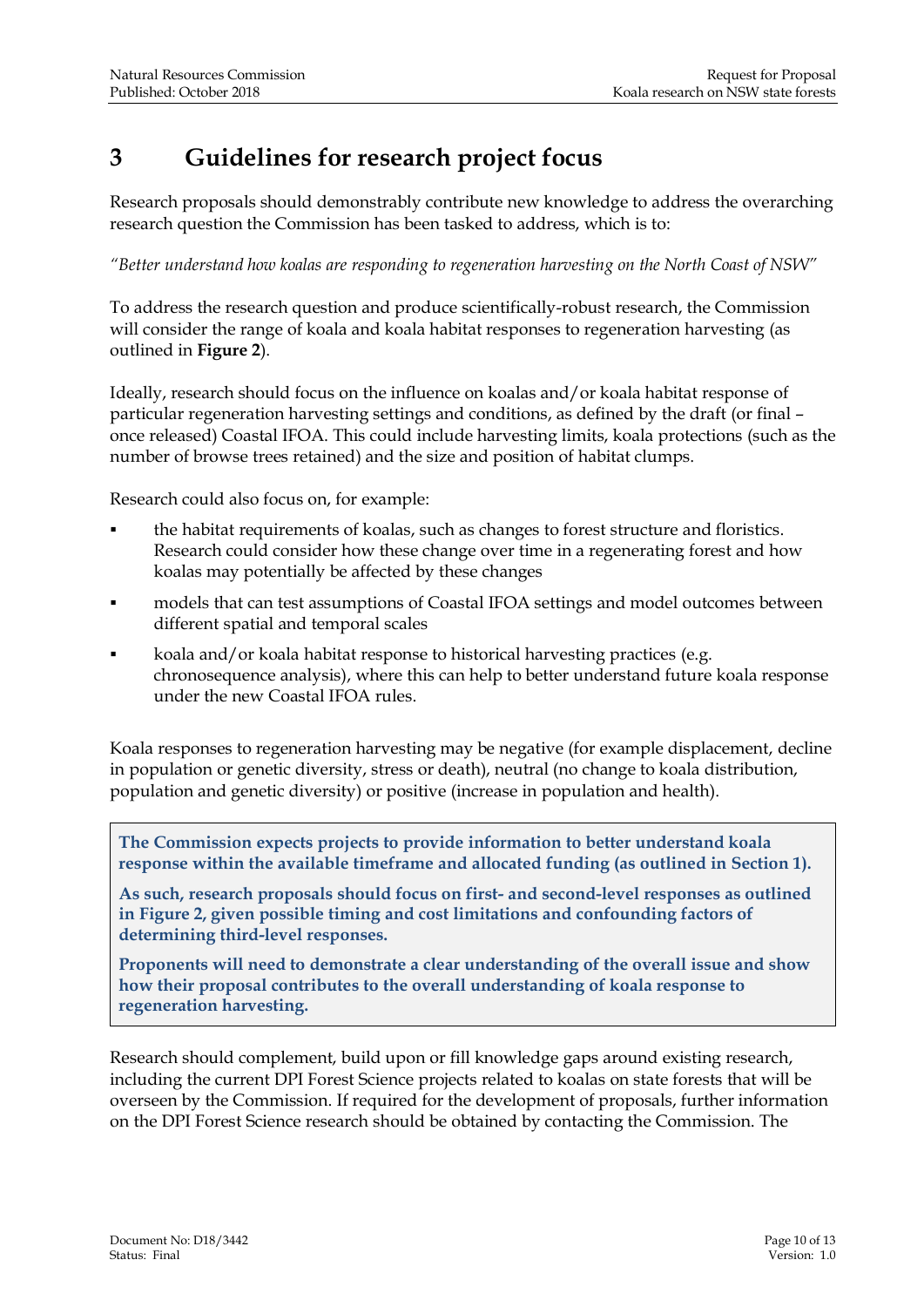Commission notes that koala research is also being undertaken by other NSW Government agencies, including under the broader Koala Strategy and the Saving Our Species program.

Individual researchers, research teams or collaborative partners may submit more than one research proposal. For research questions that can be addressed using different methods or approaches that impact on budget and timeframe, submissions may include a range of project options for consideration.

#### <span id="page-12-0"></span>**3.1 Undertaking research in state forests**

Research undertaken on state forest land requires a scientific research permit from FCNSW. Information regarding permits, including general permit conditions outlining reporting and management requirements can be found on FCNSW's website: <http://www.forestrycorporation.com.au/about/permits>

Research planning should consider that harvesting and other forestry operations will be ongoing on state forest land. Research plans must demonstrate an ability to work with ongoing operational activities.

### <span id="page-12-1"></span>**4 Submission and selection process**

#### <span id="page-12-2"></span>**4.1 Expert panel**

The Commission has engaged a panel of subject matter experts to provide independent advice to support the design and delivery of the project for its duration. Panel members include:

- Professor Patrick Baker, University of Melbourne ARC Future Fellow, Professor of Silviculture and Forest Ecology, Department of Forest and Ecosystem Science.
- Dr Desley Whisson, Deakin University Senior Lecturer in Wildlife and Conservation, Faculty of Science, Engineering and the Built Environment.
- Dr Alistair Melzer, Central Queensland University Adjunct Research Fellow, Koala Research CQ, School of Medical and Applied Sciences.

The Commission will also seek advice from relevant agencies and other subject matter experts as required.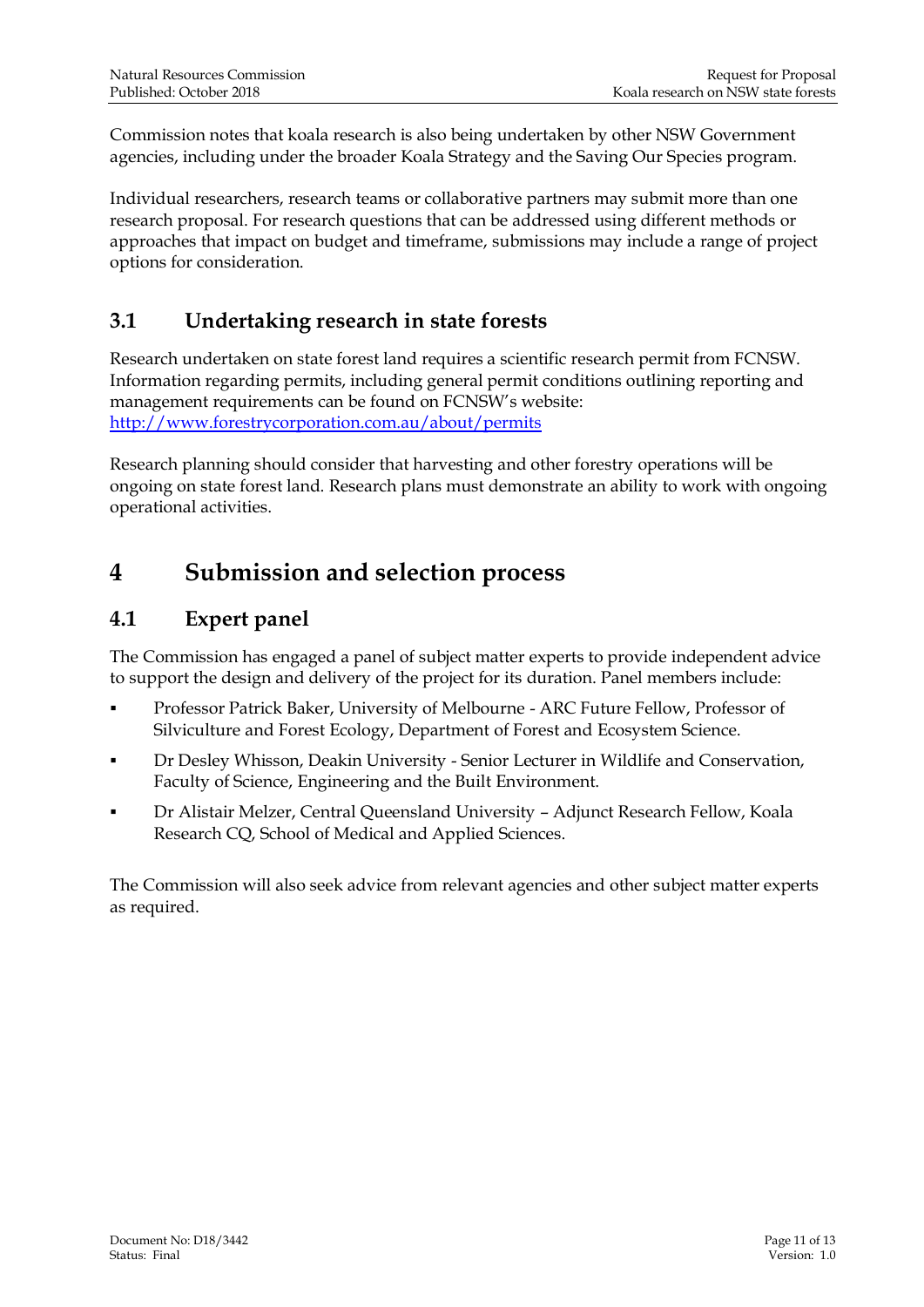#### <span id="page-13-0"></span>**4.2 Selection criteria**

The Commission's expert panel and representatives of the Commission will assess proposals. Other NSW Government agencies, academics or experts may be consulted for confirmation of technical feasibility.

All projects recommended for funding will be referred to the Commission for final approval.

The selection panel will consider the following criteria in identifying suitable projects:

| Criteria       |                                                                                                                                                                    | Weighting                                                                                      |  |  |
|----------------|--------------------------------------------------------------------------------------------------------------------------------------------------------------------|------------------------------------------------------------------------------------------------|--|--|
| 1              | Appropriateness of proposed research approach to<br>meet the specific needs of the project                                                                         | 40 percent                                                                                     |  |  |
|                | Clear research objectives<br>a)                                                                                                                                    |                                                                                                |  |  |
| b)             | Clear scientific merit of research, including methods                                                                                                              |                                                                                                |  |  |
|                | c)<br>koalas to regeneration harvesting                                                                                                                            | Relevance of proposed research in addressing questions on first- and second-level responses of |  |  |
| $\overline{2}$ | Understanding of issues and feasibility in<br>delivering the project                                                                                               | 30 percent                                                                                     |  |  |
|                | Demonstrated understanding of the overall issues associated with koalas and regeneration<br>a)<br>harvesting in North Coast state forests in NSW                   |                                                                                                |  |  |
|                | Clear timeframes for project kick-off and deliverables<br>b)                                                                                                       |                                                                                                |  |  |
|                | c)                                                                                                                                                                 | Likelihood of cost-effective delivery against stated objectives within timeframes              |  |  |
|                | d)<br>Identified risks and mitigations                                                                                                                             |                                                                                                |  |  |
|                | Demonstrated capacity to work collaboratively with land managers and other researchers as<br>e)<br>required                                                        |                                                                                                |  |  |
| 3              | Demonstrated capacity to produce high-quality<br>research                                                                                                          | 20 percent                                                                                     |  |  |
|                | CVs and Publication record (at least five publications) demonstrating a track record of high-<br>a)<br>quality, peer-reviewed research in a relevant research area |                                                                                                |  |  |
| b)             | Details of intended research products and dissemination (including peer-reviewed<br>publications)                                                                  |                                                                                                |  |  |
| 4              | Cost estimate for deliverables                                                                                                                                     | 10 percent                                                                                     |  |  |
|                | Clear budget breakdown, including justification<br>a)                                                                                                              |                                                                                                |  |  |
|                | Details of 'in-kind' or additional external funding<br>b)                                                                                                          |                                                                                                |  |  |